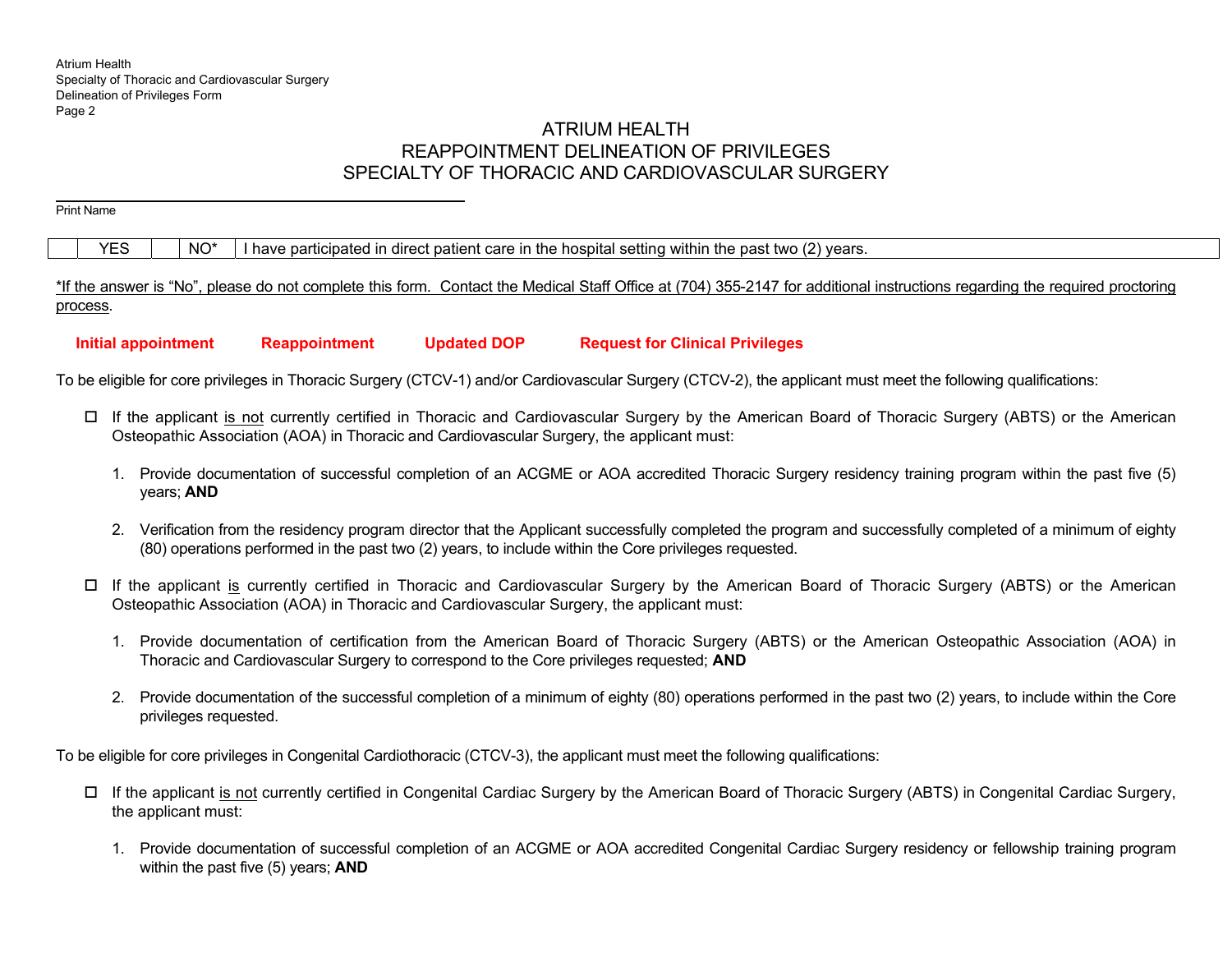- 2. Verification from the residency or fellowship program director that the Applicant successfully completed the program and successfully completed of a minimum of fifty (50) congenital operations performed in the past two (2) years, to include within the Core privileges requested.
- □ If the applicant <u>is</u> currently certified in Congenital Cardiac Surgery by the American Board of Thoracic Surgery (ABTS) in Congenital Cardiac Surgery, the applicant must:
	- 1. Provide documentation of certification from the American Board of Thoracic Surgery (ABTS) or the American Osteopathic Association (AOA) in Thoracic and Cardiovascular Surgery to correspond to the Core privileges requested; **AND**
	- 2. Provide documentation of the successful completion of a minimum of fifty (50) congenital operations performed in the past two (2) years, to include within the Core privileges requested.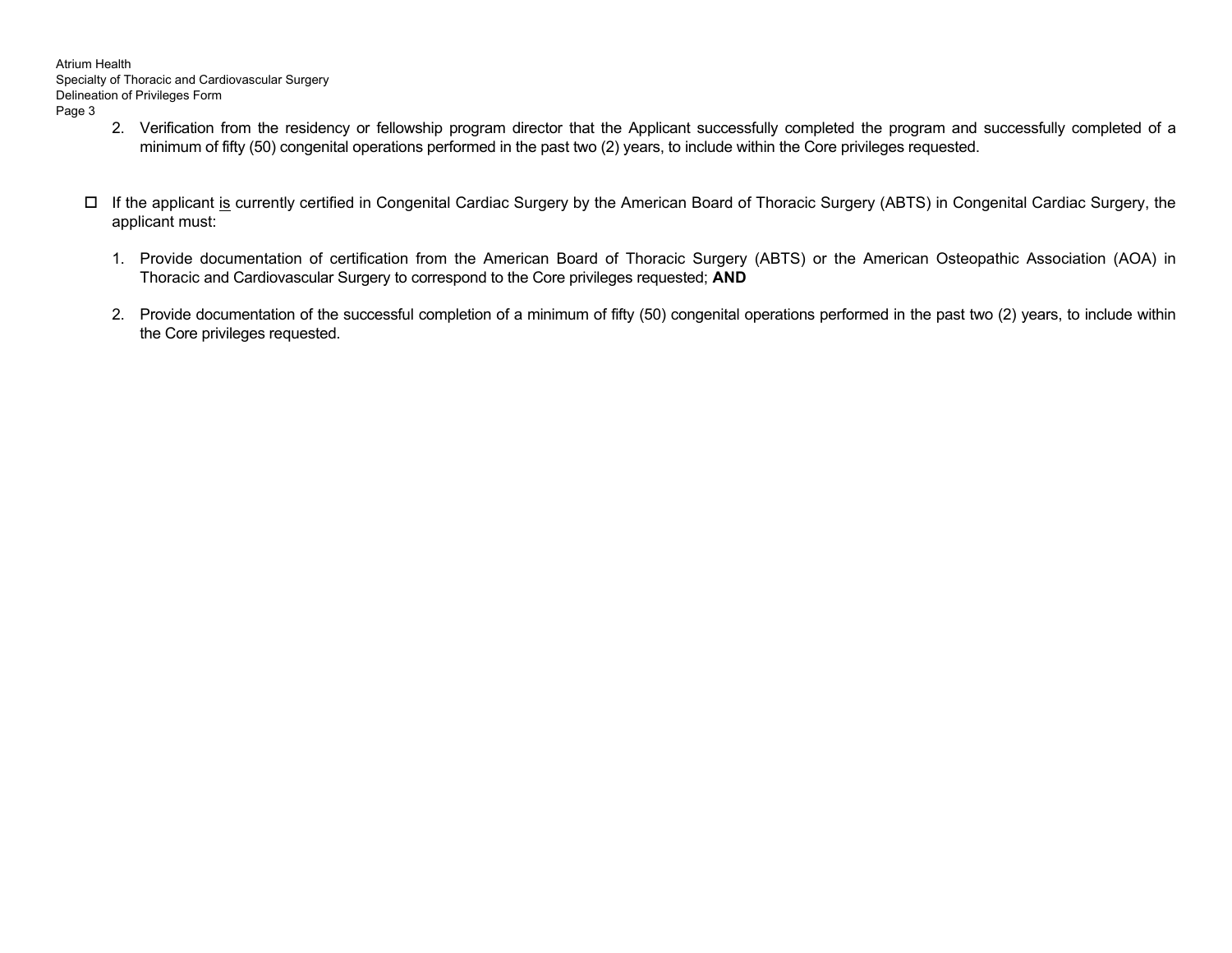Print Name

NOTE 1: Physicians must apply for "CORE" privileges in order to be eligible for clinical privileges in the specialty of Thoracic and Cardiovascular Surgery at any facility within Atrium Health.

NOTE 2: "CORE" privileges cannot be amended or altered in any way.

NOTE 3: Please note that the exercise of certain privileges enumerated herein is necessarily limited by the operational, and resource constraints of the facility. All procedures must be performed within a clinical setting with the capabilities and organizational structure required to provide appropriate support.

Please check appropriate blocks when applying for privileges:

| <b>CMC</b> | <b>PVL</b>                                                                                                                                                           |            | <b>UNV</b> | CR   | <b>LIN</b> | CAB        | <b>UNN</b> | <b>STN</b> | <b>ANS</b> | <b>CLE</b>                                                                                      |        | <b>THORACIC CORE PRIVILEGES</b>                                                                                                                                                                                             |                                                    |                                                 |          |
|------------|----------------------------------------------------------------------------------------------------------------------------------------------------------------------|------------|------------|------|------------|------------|------------|------------|------------|-------------------------------------------------------------------------------------------------|--------|-----------------------------------------------------------------------------------------------------------------------------------------------------------------------------------------------------------------------------|----------------------------------------------------|-------------------------------------------------|----------|
|            |                                                                                                                                                                      |            | N/A        | N/A  | N/A        |            | N/A        | N/A        | N/A        | N/A                                                                                             | CTCV-1 | Privileges to evaluate, consult, diagnose, provide pre-<br>operative, post-operative surgical care and perform thoracic<br>surgical procedures to patients of all ages except where<br>specifically excluded from practice. |                                                    |                                                 |          |
|            | Please note that Thoracic Core privileges include: Bronchoscopy, fiberoptic with biopsy; Bronchoscopy, rigid with biopsy; Correction of diaphragmatic hernias, both  |            |            |      |            |            |            |            |            |                                                                                                 |        |                                                                                                                                                                                                                             |                                                    |                                                 |          |
|            | congenital or acquired, and anti-reflux procedures; Decortication or pleurectomy procedures; diagnostic procedures to include cervical and mediastinal exploration,  |            |            |      |            |            |            |            |            |                                                                                                 |        |                                                                                                                                                                                                                             |                                                    |                                                 |          |
|            | parasternal exploration and mediastinoscopy; Esophagoscopy and dilatation for benign or malignant disease; Implantation of cardioverter defibrillator; Inspection or |            |            |      |            |            |            |            |            |                                                                                                 |        |                                                                                                                                                                                                                             |                                                    |                                                 |          |
|            | replacement of transvenous or transthoracic cardiac pacemaker; Management of chest and neck trauma; Operations for achalasia and for promotion of esophageal         |            |            |      |            |            |            |            |            |                                                                                                 |        |                                                                                                                                                                                                                             |                                                    |                                                 |          |
|            |                                                                                                                                                                      |            |            |      |            |            |            |            |            |                                                                                                 |        | drainage; Operations upon the esophagus to include surgery for diverticulum, as well as perforation; Pericardiocentesis, pericardial drainage procedures,                                                                   |                                                    |                                                 |          |
|            |                                                                                                                                                                      |            |            |      |            |            |            |            |            |                                                                                                 |        | pericardiectomy; Procedures upon the chest wall, lungs including wedge resections, segmental resections, lobectomy and pneumonectomy for benign or malignant                                                                |                                                    |                                                 |          |
|            |                                                                                                                                                                      |            |            |      |            |            |            |            |            |                                                                                                 |        | disease; Resection of the esophagus for benign or malignant disease; Surgery on mediastinum for removal of benign or malignant tumors; Suture of heart wound or                                                             |                                                    |                                                 |          |
|            |                                                                                                                                                                      |            |            |      |            |            |            |            |            |                                                                                                 |        | injury; Thoracentesis; Thoracoscopy; Thoracotomy for trauma, hemorrhage, rib biopsy, drainage of empyema or removal of foreign body; Tracheostomy; Transhiatal                                                              |                                                    |                                                 |          |
|            |                                                                                                                                                                      |            |            |      |            |            |            |            |            | esophagectomy; Tube thoracostomy; use of adjunct energy sources such as lasers and cryosurgery. |        |                                                                                                                                                                                                                             |                                                    |                                                 |          |
| <b>CMC</b> | <b>PVL</b>                                                                                                                                                           | <b>UNV</b> | CR.        | LIN. | CAB        | <b>UNN</b> | <b>STN</b> | <b>ANS</b> | CLE.       |                                                                                                 |        | <b>SPECIAL PRIVILEGES</b>                                                                                                                                                                                                   |                                                    | <b>Number</b><br><b>Performed</b>               |          |
|            |                                                                                                                                                                      |            |            |      |            |            |            |            |            |                                                                                                 |        | Must apply for and meet Core Privileges                                                                                                                                                                                     | <b>Minimum</b><br><b>Number</b><br><b>Required</b> | <b>Within The</b><br>Past <sub>2</sub><br>Years | Location |
|            | N/A                                                                                                                                                                  | N/A        | N/A        | N/A  | N/A        | N/A        | N/A        | N/A        | N/A        | CTCV-1a                                                                                         |        | Robotic Bronchoscopy                                                                                                                                                                                                        |                                                    |                                                 |          |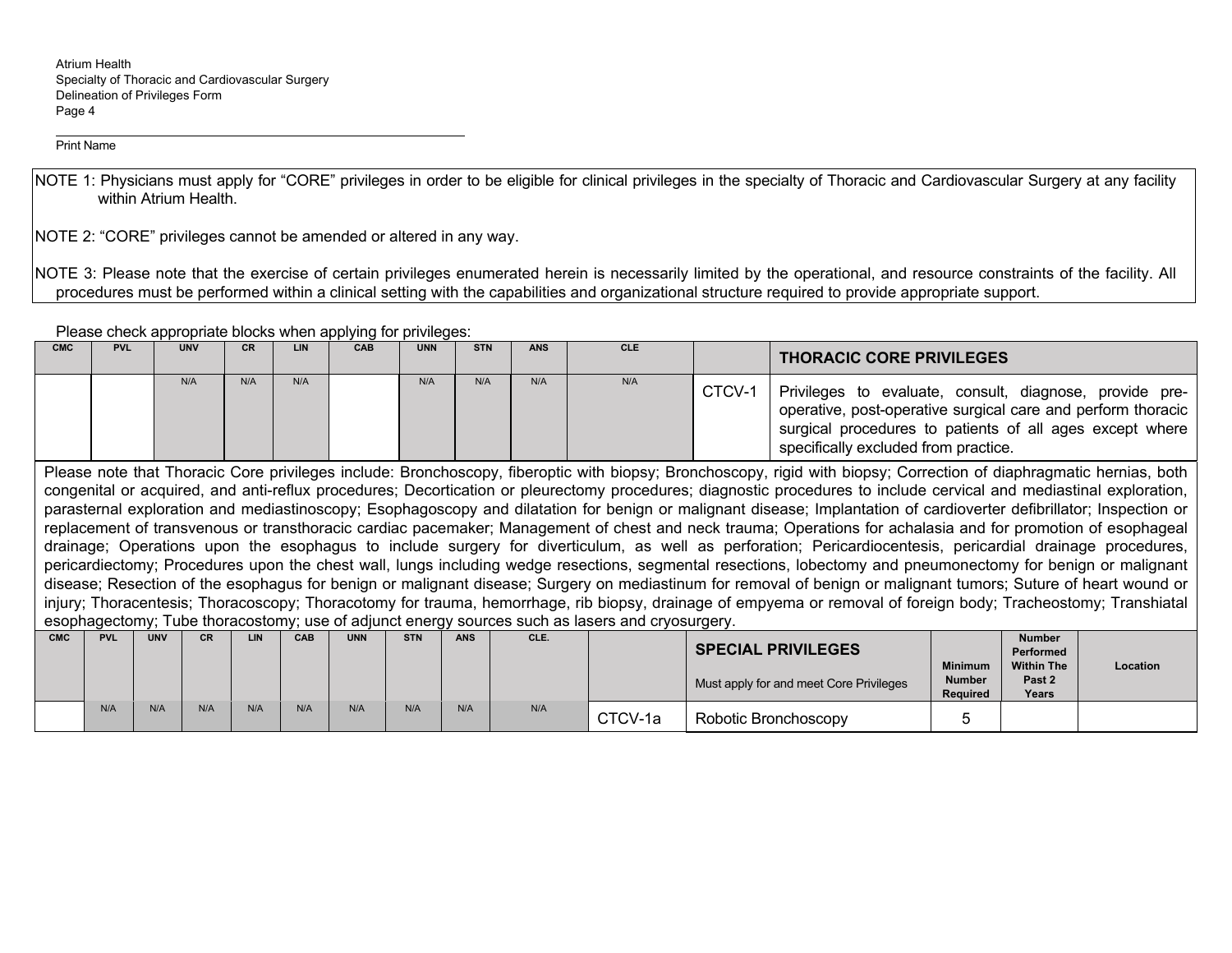| Page 5<br><b>CMC</b> | <b>PVL</b> | <b>UNV</b> | <b>CR</b> | <b>LIN</b> | CAB | <b>UNN</b> | <b>STN</b> | <b>ANS</b> | Cleveland |        | <b>CORE THORACIC AND CARDIOVASUCLAR</b><br><b>PRIVILEGES – REHABILITATION HOSPITAL SETTING</b><br><b>ONLY</b>                                                                                                             |
|----------------------|------------|------------|-----------|------------|-----|------------|------------|------------|-----------|--------|---------------------------------------------------------------------------------------------------------------------------------------------------------------------------------------------------------------------------|
| N/A                  | N/A        | N/A        |           | N/A        | N/A | N/A        | N/A        | N/A        | N/A       | CTCV-6 | Privileges include evaluation and management, as well as<br>procedures approved for performance within the acute<br>rehabilitation setting, in conjunction<br>with<br>the<br>comprehensive rehabilitation treatment plan. |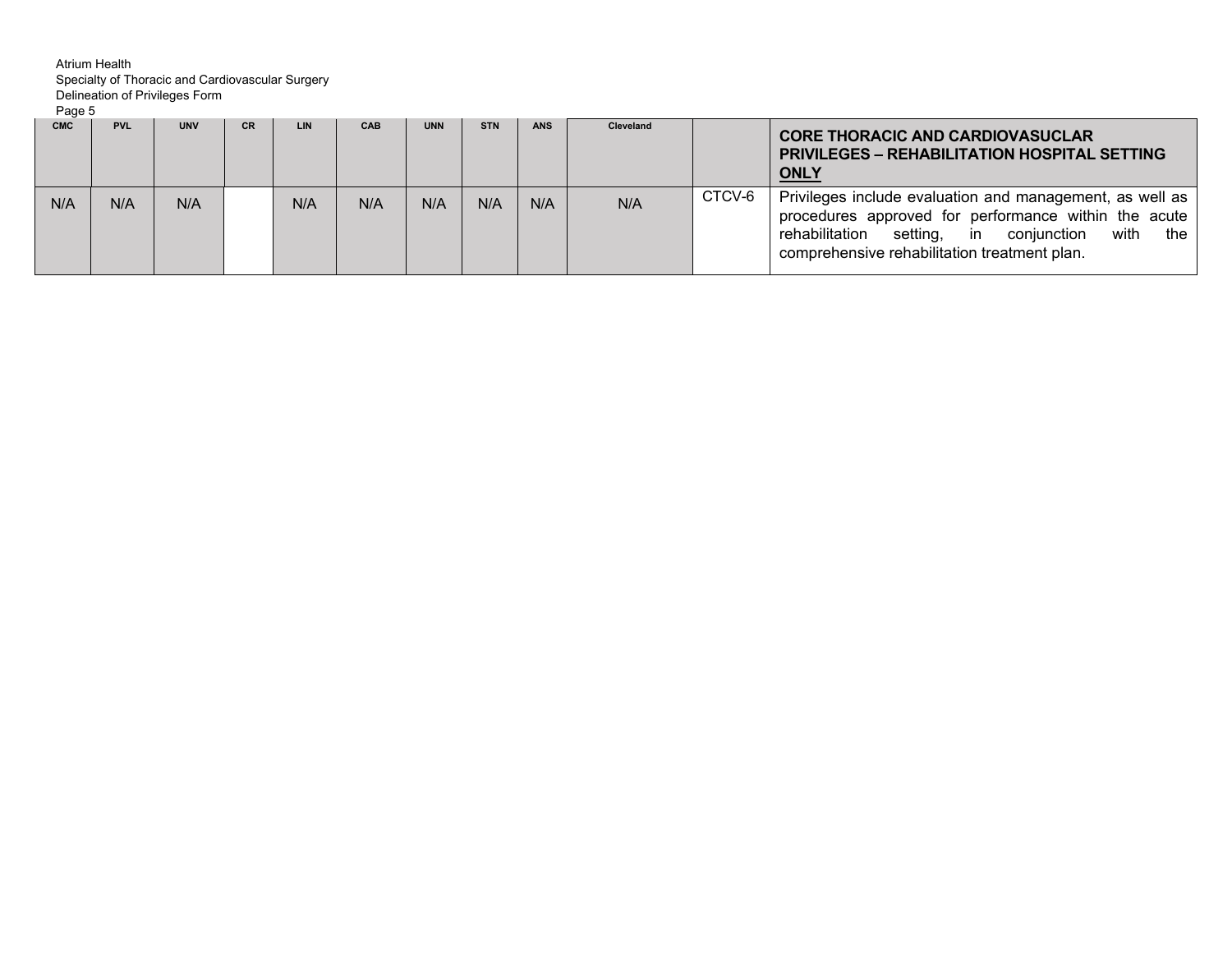Print Name

| <b>CMC</b>                                                                                                                                                                                                                                                                                                                                                                                                                                                                                                                                                                                                                                                                                                                                                                                                                                                                                                                                                                                                                                                                                                                                                                                                                                                                 | <b>PVL</b> | <b>UNV</b> | <b>CR</b> | LIN | CAB | <b>UNN</b> | <b>STN</b> | <b>ANS</b> | <b>Cleveland</b> |        | <b>CARDIOVASCULAR CORE PRIVILEGES</b>                                                                                                                                                                                                                                                                                 |
|----------------------------------------------------------------------------------------------------------------------------------------------------------------------------------------------------------------------------------------------------------------------------------------------------------------------------------------------------------------------------------------------------------------------------------------------------------------------------------------------------------------------------------------------------------------------------------------------------------------------------------------------------------------------------------------------------------------------------------------------------------------------------------------------------------------------------------------------------------------------------------------------------------------------------------------------------------------------------------------------------------------------------------------------------------------------------------------------------------------------------------------------------------------------------------------------------------------------------------------------------------------------------|------------|------------|-----------|-----|-----|------------|------------|------------|------------------|--------|-----------------------------------------------------------------------------------------------------------------------------------------------------------------------------------------------------------------------------------------------------------------------------------------------------------------------|
|                                                                                                                                                                                                                                                                                                                                                                                                                                                                                                                                                                                                                                                                                                                                                                                                                                                                                                                                                                                                                                                                                                                                                                                                                                                                            |            | N/A        | N/A       | N/A |     | N/A        | N/A        | N/A        | N/A              | CTCV-2 | Privileges to evaluate, consult, diagnose, provide pre-<br>operative, post-operative surgical care and perform<br>cardiovascular surgical procedures to patients of all ages<br>except where specifically excluded from practice to correct<br>or treat various conditions of the heart and related blood<br>vessels. |
| Please note that Cardiovascular Core privileges include: Ablative surgery for ventricular arrhythmia; Ablative surgery for Wolff-Parkinson-White syndrome; All<br>procedures upon the heart for the management of acquired cardiac disease, including surgery upon the pericardium, coronary arteries, the valves, and other internal<br>structures of the heart and for acquired septal defects and ventricular aneurisms; Insertion and removal of intra-aortic balloon pump; Management of congenital septal<br>and valvular defects; Management of patient on intra-aortic balloon pump; Minimally invasive port access operations, such as minimally invasive direct coronary artery<br>bypass (MIDCAB), off pump coronary artery bypass (OPCAB); Palliative vascular procedures (not requiring cardiopulmonary bypass) for congenital cardiac disease;<br>Surgery of patent ductus arteriosus and coarctation of the aorta; Surgery of the aortic arch and branches; Descending thoracic aorta for aneurysm/trauma; Surgery of<br>the thoracoabdominal aorta for aneurysm; Vascular access procedures for the use of life support systems, such as extra corporeal oxygenation and cardiac support;<br>use of adjunct energy sources such as lasers and cryosurgery. |            |            |           |     |     |            |            |            |                  |        |                                                                                                                                                                                                                                                                                                                       |

**\* SPECIAL PRIVILEGES WITH QUALIFICATIONS AND/OR SPECIFIC CRITERIA - PROVIDE THE NUMBER OF PROCEDURES PERFORMED WITHIN THE PAST TWO YEARS AND FACILITY WHERE THE PROCEDURES WERE PERFORMED.** 

| <b>CMC</b> | <b>PVL</b> | <b>UNV</b> | <b>CR</b> | <b>LIN</b> | CAB | <b>UNN</b> | <b>STN</b> | <b>ANS</b> | <b>CLE</b> |               | <b>CARDIOVASCULAR-</b><br><b>SPECIAL PRIVILEGE</b><br>Must apply for and maintain<br>Cardiovascular Core Privileges (CTCV-2) | <b>Minimum</b><br><b>Number</b><br>Required | <b>Number</b><br>Performed<br><b>Within The</b><br>Past 2<br>Years | <b>Location</b> |
|------------|------------|------------|-----------|------------|-----|------------|------------|------------|------------|---------------|------------------------------------------------------------------------------------------------------------------------------|---------------------------------------------|--------------------------------------------------------------------|-----------------|
|            | N/A        | N/A        | N/A       | N/A        | N/A | N/A        | N/A        | N/A        | N/A        | $CTCV-2(a)^*$ | Implantation of artificial heart<br>and mechanical devices to<br>support or replace the heart<br>partially or totally        | 10                                          |                                                                    |                 |
|            | N/A        | N/A        | N/A       | N/A        |     | N/A        | N/A        | N/A        | N/A        | $CTCV-2(b)^*$ | <b>Trans-Catheter Aortic Valve</b><br>Replacement (TAVR)                                                                     | See<br>criteria                             |                                                                    |                 |
|            |            | N/A        | N/A       | N/A        |     | N/A        | N/A        | N/A        | N/A        | $CTCV-2(c)^*$ | <b>Transmyocardial Laser</b><br>Revascularization of the Heart                                                               | 3                                           |                                                                    |                 |
|            | N/A        | N/A        | N/A       | N/A        | N/A | N/A        | N/A        | N/A        | N/A        | $CTCV-2(d)^*$ | Thoracic Organ Transplantation                                                                                               | 10                                          |                                                                    |                 |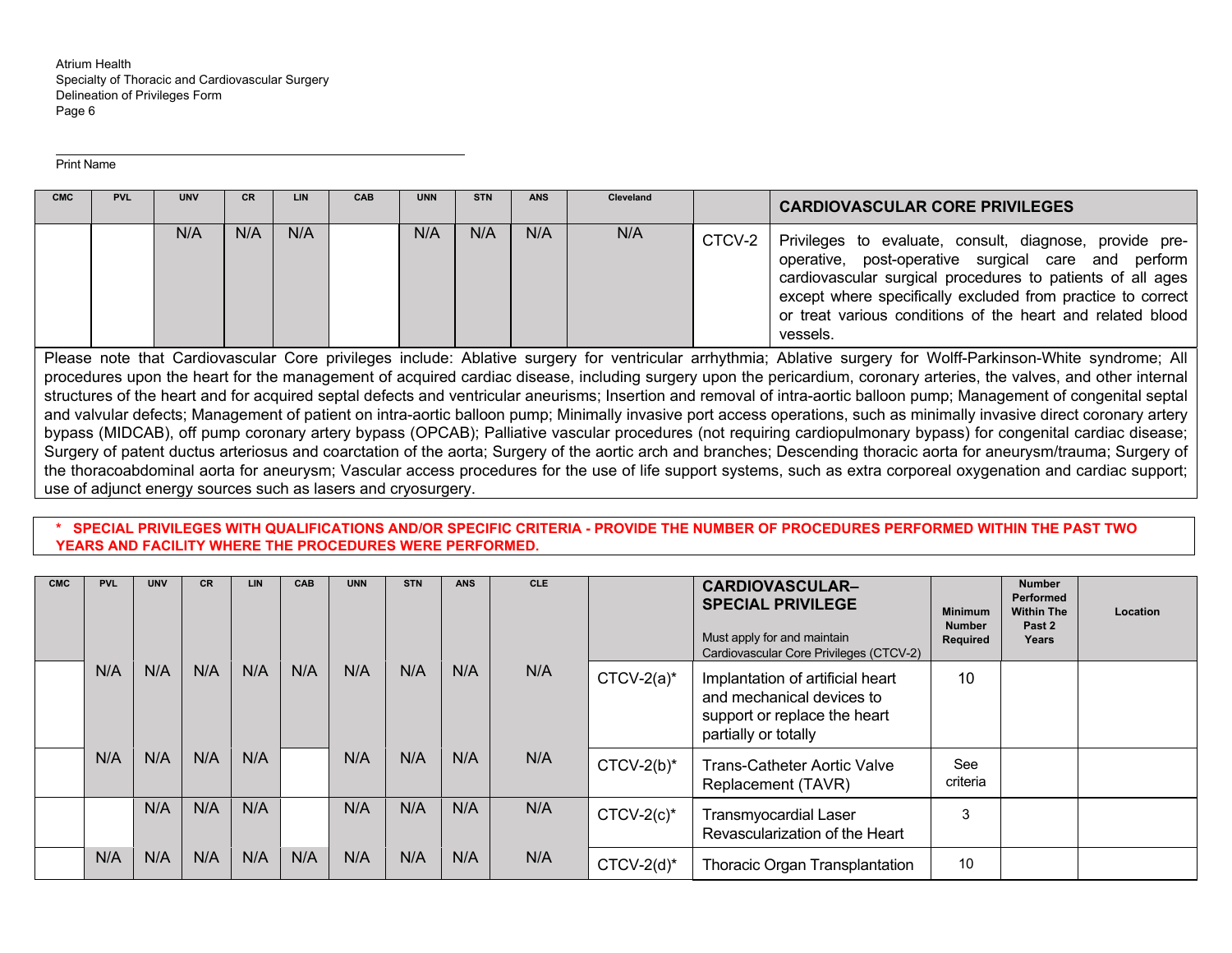#### Print Name

| <b>CMC</b>                                                                                                                                                                                                                                                                                                                                                                                                                                                                                                                                                                                                                                                                        | <b>PVL</b> | <b>UNV</b> | CR. | LIN | CAB | <b>UNN</b> | <b>STN</b> | <b>ANS</b> | Cleveland |        | <b>CONGENITAL CARDIOTHORACIC CORE PRIVILEGES</b>                                                                                                                                                                                                                                                                                                                                                                                                                                                                                                                                                                                                                                                                                                                                                                                                                                    |
|-----------------------------------------------------------------------------------------------------------------------------------------------------------------------------------------------------------------------------------------------------------------------------------------------------------------------------------------------------------------------------------------------------------------------------------------------------------------------------------------------------------------------------------------------------------------------------------------------------------------------------------------------------------------------------------|------------|------------|-----|-----|-----|------------|------------|------------|-----------|--------|-------------------------------------------------------------------------------------------------------------------------------------------------------------------------------------------------------------------------------------------------------------------------------------------------------------------------------------------------------------------------------------------------------------------------------------------------------------------------------------------------------------------------------------------------------------------------------------------------------------------------------------------------------------------------------------------------------------------------------------------------------------------------------------------------------------------------------------------------------------------------------------|
|                                                                                                                                                                                                                                                                                                                                                                                                                                                                                                                                                                                                                                                                                   | N/A        | N/A        | N/A | N/A | N/A | N/A        | N/A        | N/A        | N/A       | CTCV-3 | Privileges to evaluate, diagnose, consult, and provide<br>preoperative, intraoperative, and postoperative surgical<br>care to patients under the age of 18 with structural<br>abnormalities involving the heart and major blood vessels.<br>Includes correction or treatment of various conditions of the<br>heart and related blood vessels within the chest, including<br>surgical care of coronary artery disease, abnormalities of<br>the great vessels and heart valves (including infections,<br>trauma, tumors, and metabolic disorders), and congenital<br>anomalies of the heart. May provide care to patients in the<br>intensive care setting in conformance with unit policies.<br>Assess, stabilize, and determine the disposition of patients<br>with emergent conditions consistent with medical staff<br>policy regarding emergency and consultative call services. |
| Please note that Congenital Core privileges include: Ablative surgery (radiofrequency energy, microwave, cryoablation, laser, and high-intensity focused ultrasound,<br>and maze); All procedures upon the heart for the management of acquired/congenital cardiac disease, including surgery upon the pericardium, coronary arteries,<br>valves, and other internal structures of the heart for acquired septal defects and ventricular aneurysms; Correction or repair of all anomalies or injuries of great vessels<br>and branches thereof, including the aorta, pulmonary artery, pulmonary veins, and vena cava; Endarterectomy of pulmonary artery; Endomyocardial biopsy; |            |            |     |     |     |            |            |            |           |        |                                                                                                                                                                                                                                                                                                                                                                                                                                                                                                                                                                                                                                                                                                                                                                                                                                                                                     |

Implantation of ventricular assist devices; Insertion and removal of intra-aortic balloon pumps; Management of congenital septal and valvular defects; Management of patients on intra-aortic balloon pumps; Minimally invasive direct coronary artery bypass; Off-pump coronary artery bypass; Operations for myocardial revascularization; Pacemaker and/or automatic implantable cardioverter defibrillators (AICD) implantation and management (transvenous and transthoracic); Palliative vascular procedures (not requiring cardiopulmonary bypass) for congenital cardiac disease; Percutaneous or open caval interruption; Pulmonary embolectomy; Surgery of patent ductus arteriosus and coarctation of the aorta; Surgery of the aortic arch and branches and descending thoracic aorta for aneurysm/trauma; Surgery of tumors of the heart and pericardium; Surgery of the thoracoabdominal aorta for aneurysm; Vasuclar access procedures for the use of life support systems, such as extra corporeal oxygenation and cardiac support; Vascular operations exclusive of thorax; use of adjunct energy sources such as lasers and cryosurgery.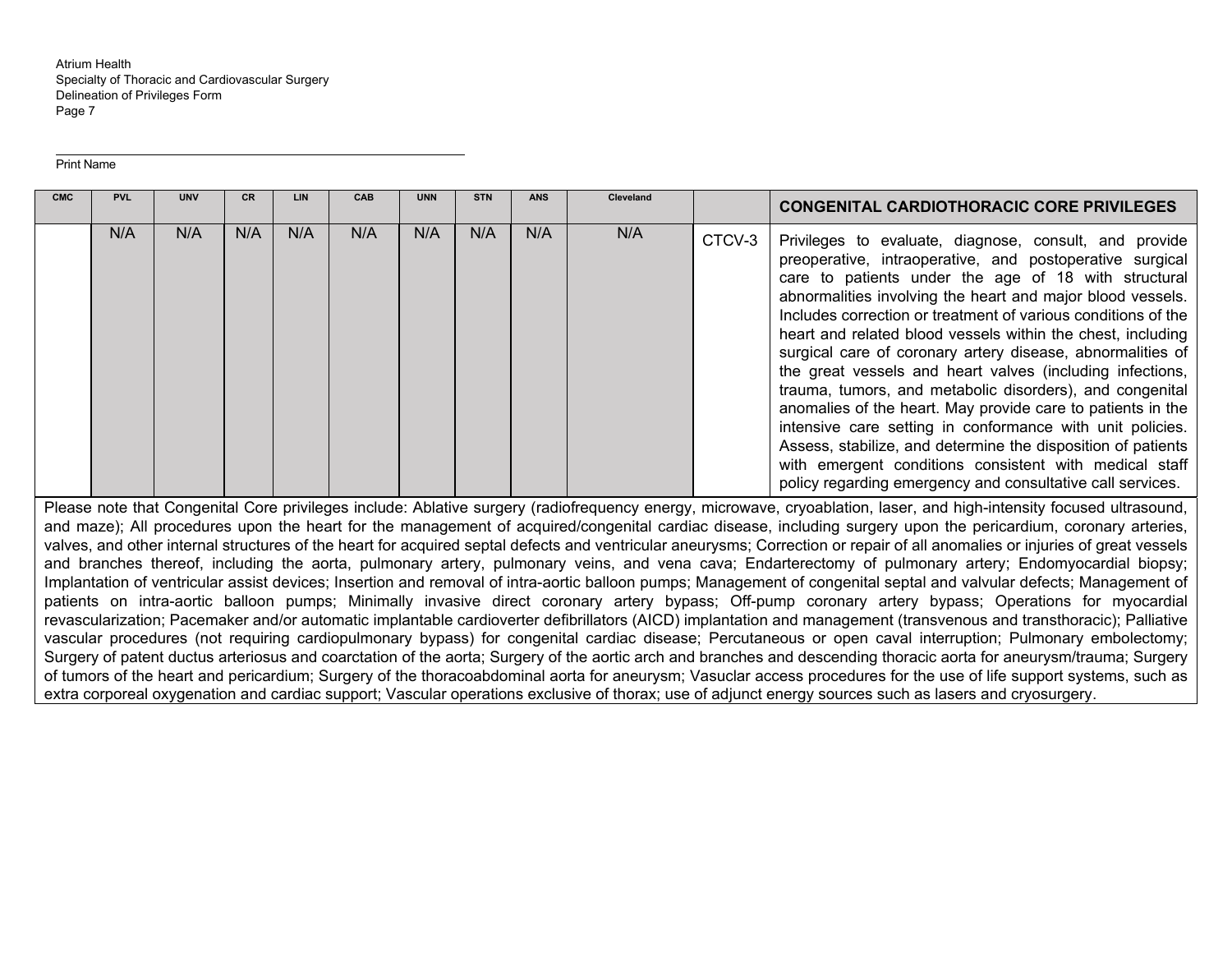Print Name

| <b>CMC</b> | <b>PVL</b> | <b>UNV</b> | CR. | <b>LIN</b> | <b>CAB</b> | <b>UNN</b> | <b>STN</b> | <b>ANS</b> | CLE. |        | <b>SPECIAL PRIVILEGES</b><br>Must apply for and meet Core Privileges                                                                                                                                                                                                                                                                                                                            | <b>Minimum</b><br><b>Number</b><br>Required | <b>Number</b><br>Performed<br><b>Within The</b><br>Past 2<br>Years | Location |  |
|------------|------------|------------|-----|------------|------------|------------|------------|------------|------|--------|-------------------------------------------------------------------------------------------------------------------------------------------------------------------------------------------------------------------------------------------------------------------------------------------------------------------------------------------------------------------------------------------------|---------------------------------------------|--------------------------------------------------------------------|----------|--|
|            |            | N/A        | N/A | N/A        |            | N/A        | N/A        | N/A        | N/A  | CTCV-4 | Peripheral Vascular Surgery<br>Privileges to admit evaluate,<br>diagnose, consult, and provide pre-<br>operative, intra-operative and post-<br>operative surgical care to patients of<br>all ages to correct or treat diseases<br>and disorders of the arterial, venous,<br>and lymphatic circulatory systems,<br>excluding those of the heart,<br>thoracic aorta, and intracranial<br>vessels. | 10                                          |                                                                    |          |  |
|            |            |            |     |            |            |            |            |            |      |        | Peripheral Endovascular Privileges, including Insertion of Aortic<br>Endograft, may be applied for on the Peripheral Endovascular<br>Delineation of Privileges Form.                                                                                                                                                                                                                            |                                             |                                                                    |          |  |
|            |            | N/A        | N/A | N/A        |            | N/A        | N/A        | N/A        | N/A  | CTCV-5 | da Vinci Surgical Robot                                                                                                                                                                                                                                                                                                                                                                         | See<br>criteria                             |                                                                    |          |  |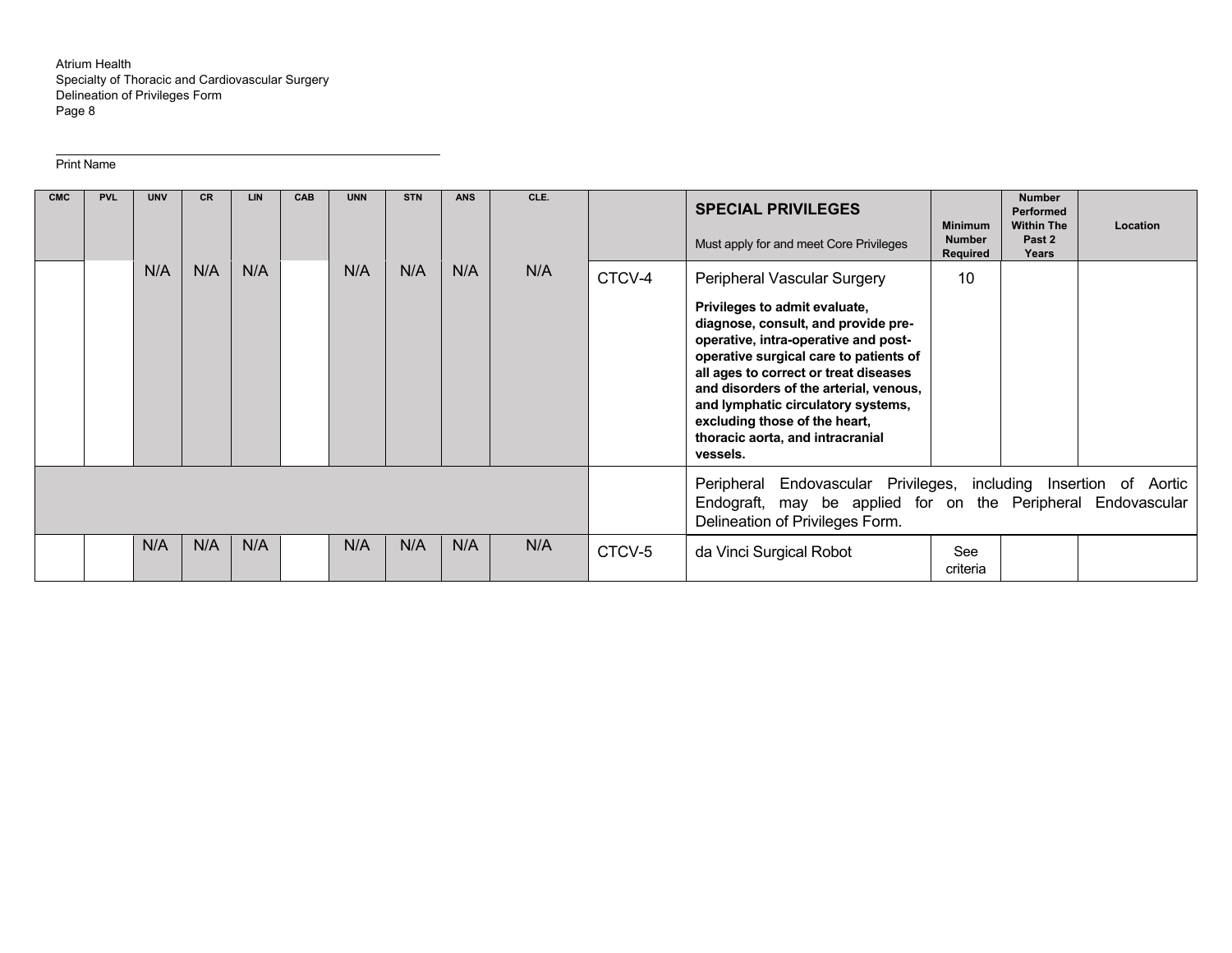# PRIVILEGES REQUESTED BY:

I have requested only those privileges for which by education, training, current experience, and demonstrated performance I am qualified to perform, and that I wish to exercise at Atrium Health and;

I understand that:

- (a) In exercising any clinical privileges granted, I am constrained by hospital and medical staff policies and rules applicable generally and any applicable to the particular situation.
- (b) Any restriction on the clinical privileges granted to me is waived in an emergency situation and in such a situation my actions are governed by the applicable section of the medical staff bylaws or related documents.

I attest that I am not currently a user of illegal drugs or do not currently abuse the use of legal drugs.

I attest that I do not have a physical or mental condition which could affect my motor skills or ability to exercise the clinical privileges requested or that I require an accommodation in order to exercise the privileges requested safely and competently.

Signature Date of the Date of the Date of the Date of the Date of the Date of the Date of the Date of the Date

===========================================================================================

Approved by the Atrium Health Medical Executive Committee: 05/17/2018, Administrative Update 11/05/2020, 08/19/2021 Approved by the Board of Commissioners: 06/12/2018, 08/24/2021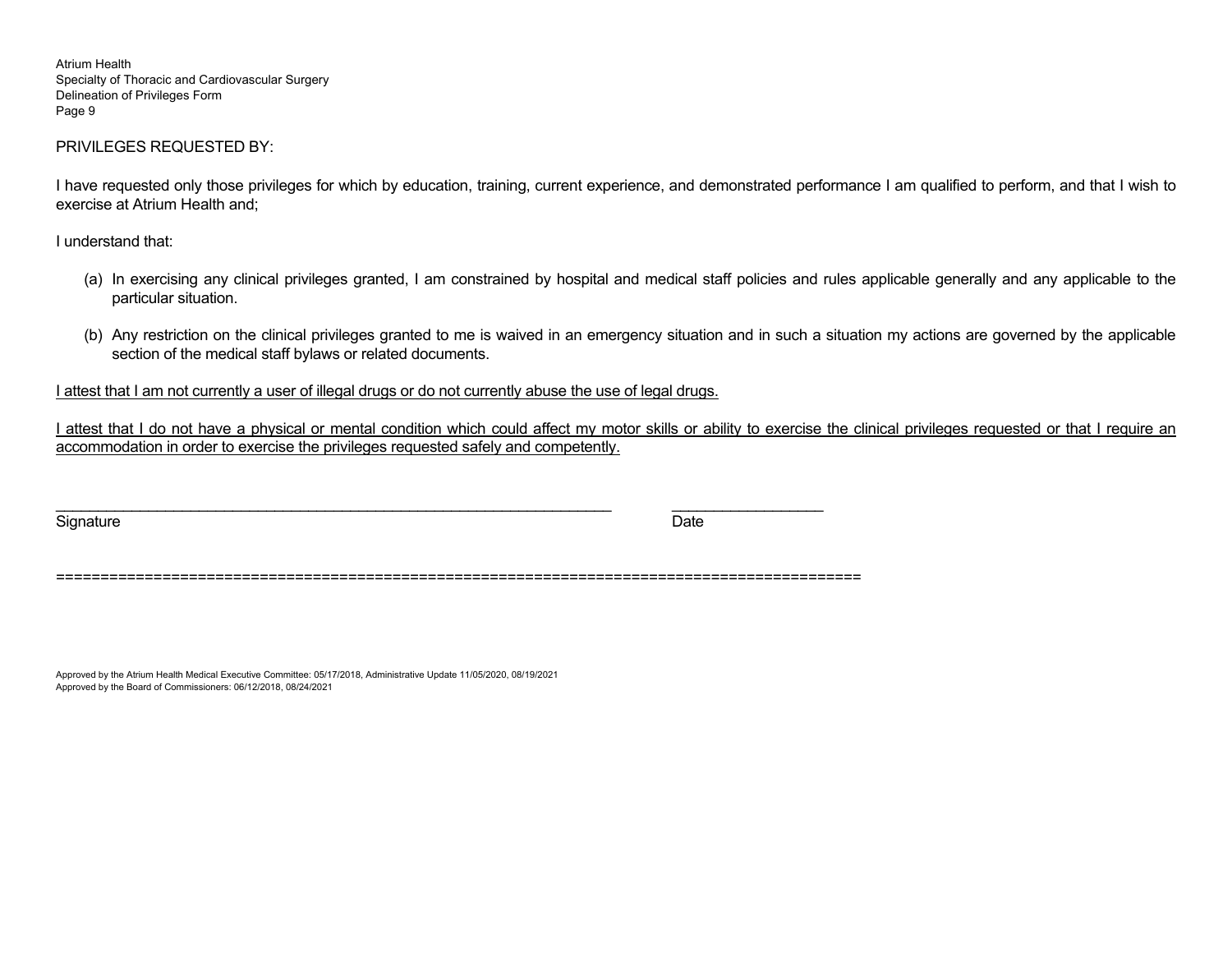## **CTCV-1(a) ROBOTIC BRONCHOSCOPY**

**DEFINITION:** Robotic Bronchoscopy procedures are those operations performed inside the chest using a bronchoscope for visualization and illumination with the concomitant use of CT based navigational guidance that provides minimally invasive access to lesions deep in the lungs as well as mediastinal lymph nodes. Indications include evaluation of mediastinal adenopathy or masses, preoperative staging of patients with bronchogenic carcinoma in whom metastases is suspected. Therapeutic uses of robotic bronchoscopy are fiducial marker placement to guide stereotactic radiosurgery guidance. It can also be used to mark a peripheral lung nodule for surgical wedge resection.

**SPECIFIC SKILLS AND TRAINING REQUIRED:** Physicians should be skilled in the techniques of fiberoptic bronchoscopy and associated techniques for obtaining tissue sampling

- 1. Provide documentation of the successful completion of a fellowship program within the past two (2) years and have written documentation from the Program Director demonstrating competency in Robotic Bronchoscopy, **OR**
- 1. Provide documentation of attendance of an educational course on the Use of Robotic Bronchoscopy **AND** Provide a minimum number of five (5) cases performed within the past two (2) years **OR**
- 1. Submit the PERMISSION TO BE PROCTORED REQUEST FORM requesting concurrent proctoring by a physician who currently holds privileges to perform Robotic Bronchoscopy. You must provide documentation of proctoring for five (5) procedures.

#### **Maintenance Criteria for Continued Privileges:**

The Physician must submit at least five (5) cases performed over the past two (2) years based on acceptable results of ongoing professional practice evaluation and outcomes to reapply for special privileges. This will be reviewed at the time of reappointment. Physicians who would like to continue to hold any special privileges but are unable to document the minimal number will be requested to voluntarily withdraw their request for such privileges and to complete the necessary proctoring forms.

## **CTCV-2(a) IMPLANTATION OF ARTIFICIAL HEART AND MECHANICAL DEVICES TO SUPPORT OR REPLACE THE HEART PARTIALLY OR TOTALLY (VAD)**

**DEFINITION:** A ventricular assist device (VAD) is a mechanical pump that's used to support heart function and blood flow in people who have weakened hearts. The device takes blood from a lower chamber of the heart and helps pump it to the body and vital organ.

#### **SPECIFIC SKILLS AND TRAINING REQUIRED:**

- 1. Provide documentation of the successful completion of a residency or fellowship program in Thoracic and Cardiovascular Surgery within the past two (2) years and have written documentation from the Program Director demonstrating competency in VAD; **OR**
- 1. Provide a minimum number of five (5) cases performed within the past two (2) years; **OR**
- 1. Submit the PERMISSION TO BE PROCTORED REQUEST FORM requesting concurrent proctoring by a physician who currently holds privileges to perform VAD. You must provide documentation of proctoring for ten (10) procedures.

#### **Maintenance Criteria for Continued Privileges:**

The Physician must perform a minimum of five (5) procedures over the past two (2) years based on acceptable results of ongoing professional practice evaluation and outcomes to reapply for special privileges. This will be reviewed at the time of reappointment. Physicians who would like to continue to hold any special privileges but are unable to document the minimal number will be requested to voluntarily withdraw their request for such privileges and to complete the necessary proctoring forms.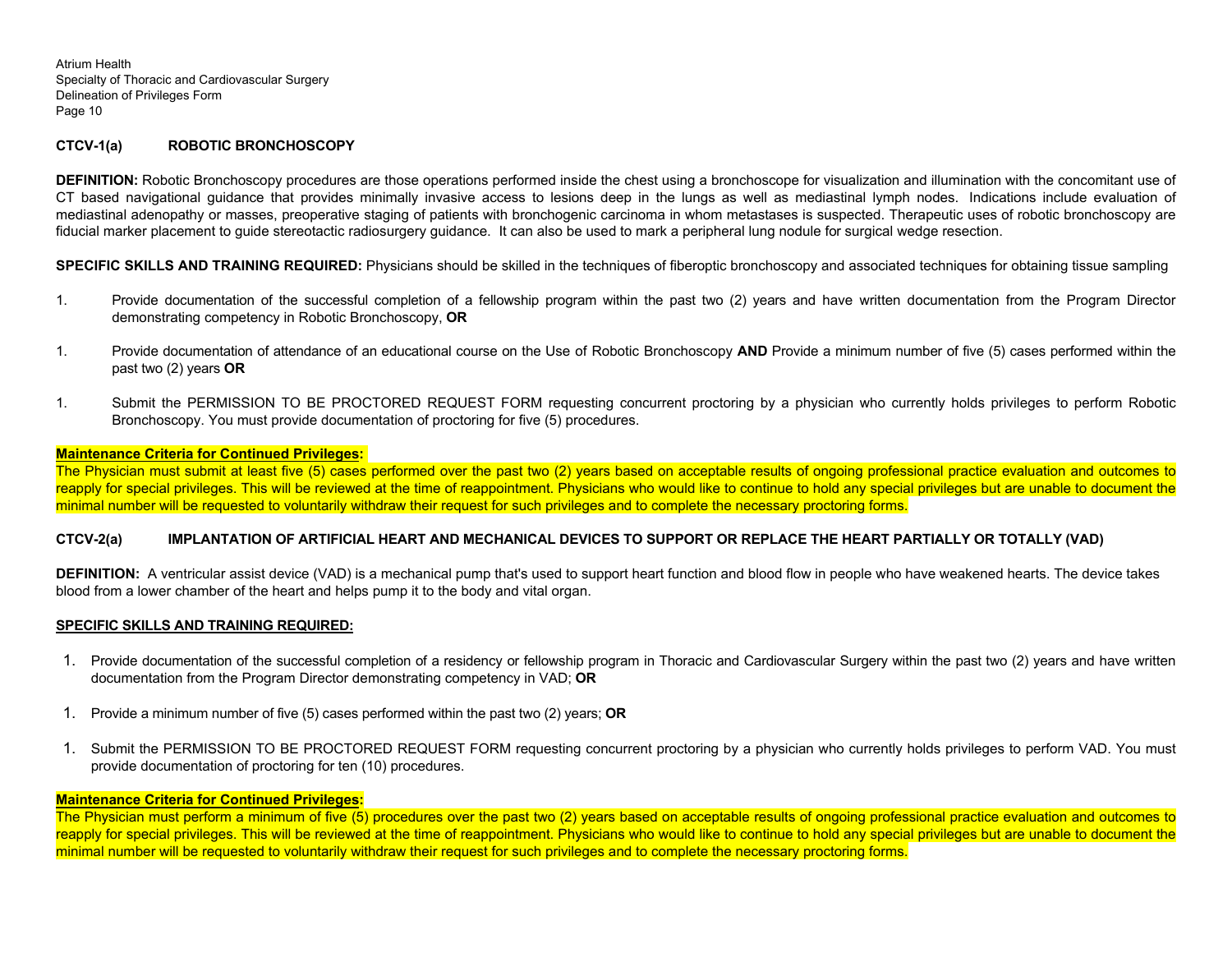# **CTCV-2(b) TRANS-CATHETER AORTIC VALVE REPLACEMENT (TAVR)**

Transcatheter valve replacement is similar from an operator viewpoint to the currently performed balloon aortic valvuloplasty. In that procedure, a balloon is delivered via a transarterial approach and used to dilate the stenotic aortic valve. With TAVR, similar techniques are used to deliver and implant the stent-based prosthetic valve in the site of the native aortic valve. The cognitive base and catheter skills of interventional cardiology are therefore required. However, the procedure differs from balloon aortic valvuloplasty in several important respects. These include the following:

- 1. TAVR is often performed via a femoral artery cut down, a procedure necessarily performed by a cardiovascular surgeon.
- 2. Given the significant incidence of emergent life-threatening complications such as valve embolization (unique to TAVR) and/or aortic rupture, a credentialed cardiovascular surgeon is required member of the implant team. These complications, if they occur may require immediate surgical intervention. Thus a credentialed cardiovascular surgeon, who holds the TAVR privilege, must be scrubbed in at the table ready for emergency surgical intervention during the critical portions of the procedure.

**SKILLS AND TRAINING:** Transcatheter valve replacement is similar from an operator viewpoint to the currently performed balloon aortic valvuloplasty. In that procedure, a balloon is delivered via a transarterial approach and used to dilate the stenotic aortic valve. With TAVR, similar techniques are used to deliver and implant the stent-based prosthetic valve in the site of the native aortic valve. The cognitive base and catheter skills of interventional cardiology are therefore required.

Additional training specific to the valve and delivery system is required. Because the sole device available for the procedure in the United States was only approved by the FDA on November 2, 2011, few physicians in this country have substantial experience with the device. Industry-sponsored training courses are therefore available and mandated as a path to initial U.S. use of this technology.

## **SPECIFIC SKILLS AND TRAINING REQUIRED FOR NO PRIOR EXPERIENCE/TRAINING IN TAVR DEVICE USE:**

- 1. Provide documentation of successful completion of an industry sponsored training program; **AND**
- 2. Submit the PERMISSION TO BE PROCTORED REQUEST FORM requesting concurrent proctoring by a physician who currently holds privileges to perform TVAR. You must provide documentation of proctoring for four (4) procedures.

#### **OR**

# **SPECIFIC SKILLS AND TRAINING REQUIRED FOR CURRENT EXPERIENCED AND PERFORMING TAVR DEVICE PROCEDURES:**

1. Submit documentation and acceptable outcomes of the successful completion of twenty (20) TAVR procedures performed within the past two (2) years.

## **ADDITIONAL CRITERIA**:

Both the Thoracic and Cardiovascular surgeon and the interventional cardiologist must hold the privilege to perform the TAVR device procedure. All members of the team must be present during the major portion of the case which will include the thoracic and cardiovascular surgeon, interventional cardiologist and the echocardiographer.

## **Maintenance Criteria for Continued Privileges:**

The Physician must perform a minimum of ten (10) procedures over the past two (2) years based on acceptable results of ongoing professional practice evaluation and outcomes to reapply for special privileges. This will be reviewed at the time of reappointment. Physicians who would like to continue to hold any special privileges but are unable to document the minimal number will be requested to voluntarily withdraw their request for such privileges and to complete the necessary proctoring forms.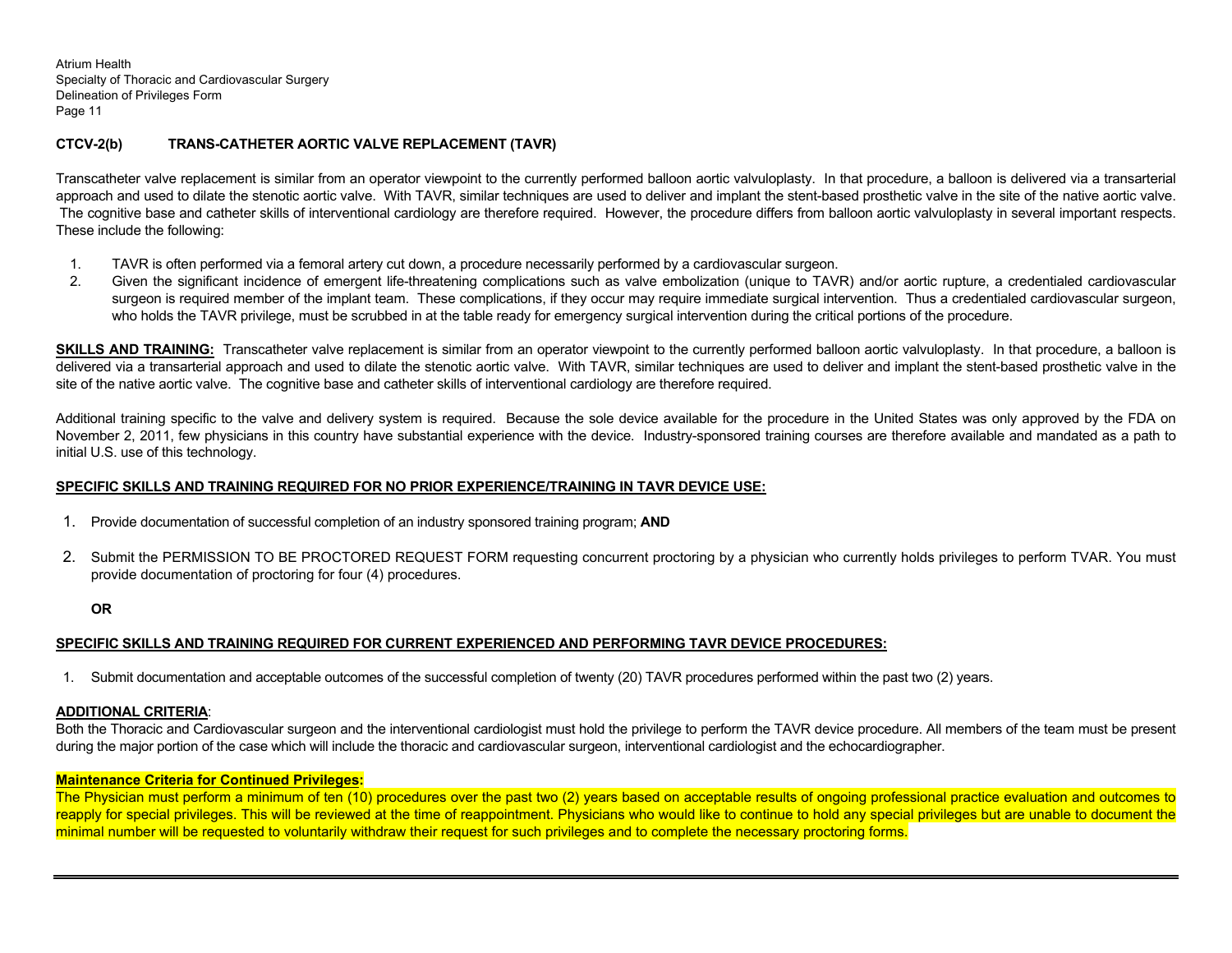## **CTCV-2(c) TRANSMYOCARDIAL LASER REVASCULARIZATION OF THE HEART**

**DEFINITION:** Transmyocardial Laser Revascularization is a procedure for creating small channels in the left ventricular wall for the purpose of relieving angina. A CO2 or Holmium-YAG laser is used to create the channels. This procedure is used in the areas of the heart that are viable but cannot be revascularized by current procedures of surgical bypass or catheter-based techniques. This procedure can be done either using cardiopulmonary bypass as an adjunct to coronary bypass grafting or as the sole procedure being used. It can also be performed on a beating heart under special circumstances. Transmyocardial Laser Revascularization has been approved by the FDA.

**SKILLS AND TRAINING NEEDED:** The procedure should be done by a cardiac surgeon who is skilled in coronary artery bypass grafting which includes the use of cardiopulmonary bypass. The surgeons should have completed a clinical course in the use of this procedure or have been proctored in five cases by a credentialed cardiac surgeon.

## **SPECIFIC SKILLS AND TRAINING REQUIRED:**

- 1. Provide documentation of the successful completion of a residency or fellowship program in Thoracic and Cardiovascular Surgery within the past two (2) years and have written documentation from the Program Director demonstrating competency in Transmyocardial Laser Revascularization of the Heart; **OR**
- 1. Provide a minimum number of three (3) cases performed within the past two (2) years; **OR**
- 1. Documentation of successful completion of an accredited course on the use of Transmyocardial Laser Revascularization; **AND** Submit the PERMISSION TO BE PROCTORED REQUEST FORM requesting concurrent proctoring by a physician who currently holds privileges to perform Transmyocardial Laser Revascularization of the Heart. You must provide documentation of proctoring for three (3) procedures.

## **CTCV-2(d) THORACIC ORGAN TRANSPLANTATION**

#### **SPECIFIC SKILLS AND TRAINING REQUIRED:**

- 1. Provide documentation of the successful completion of a residency or fellowship program in Thoracic and Cardiovascular Surgery within the past two (2) years and have written documentation from the Program Director demonstrating competency in Thoracic Organ Transplantation; **OR**
- 1. Provide a minimum number of ten (10) cases performed within the past two (2) years; **OR**
- 1. Submit the PERMISSION TO BE PROCTORED REQUEST FORM requesting concurrent proctoring by a physician who currently holds privileges to perform Thoracic Organ Transplantation. You must provide documentation of proctoring for ten (10) procedures.

#### **Maintenance Criteria for Continued Privileges:**

The Physician must perform a minimum of five (5) procedures over the past two (2) years based on acceptable results of ongoing professional practice evaluation and outcomes to reapply for special privileges. This will be reviewed at the time of reappointment. Physicians who would like to continue to hold any special privileges but are unable to document the minimal number will be requested to voluntarily withdraw their request for such privileges and to complete the necessary proctoring forms.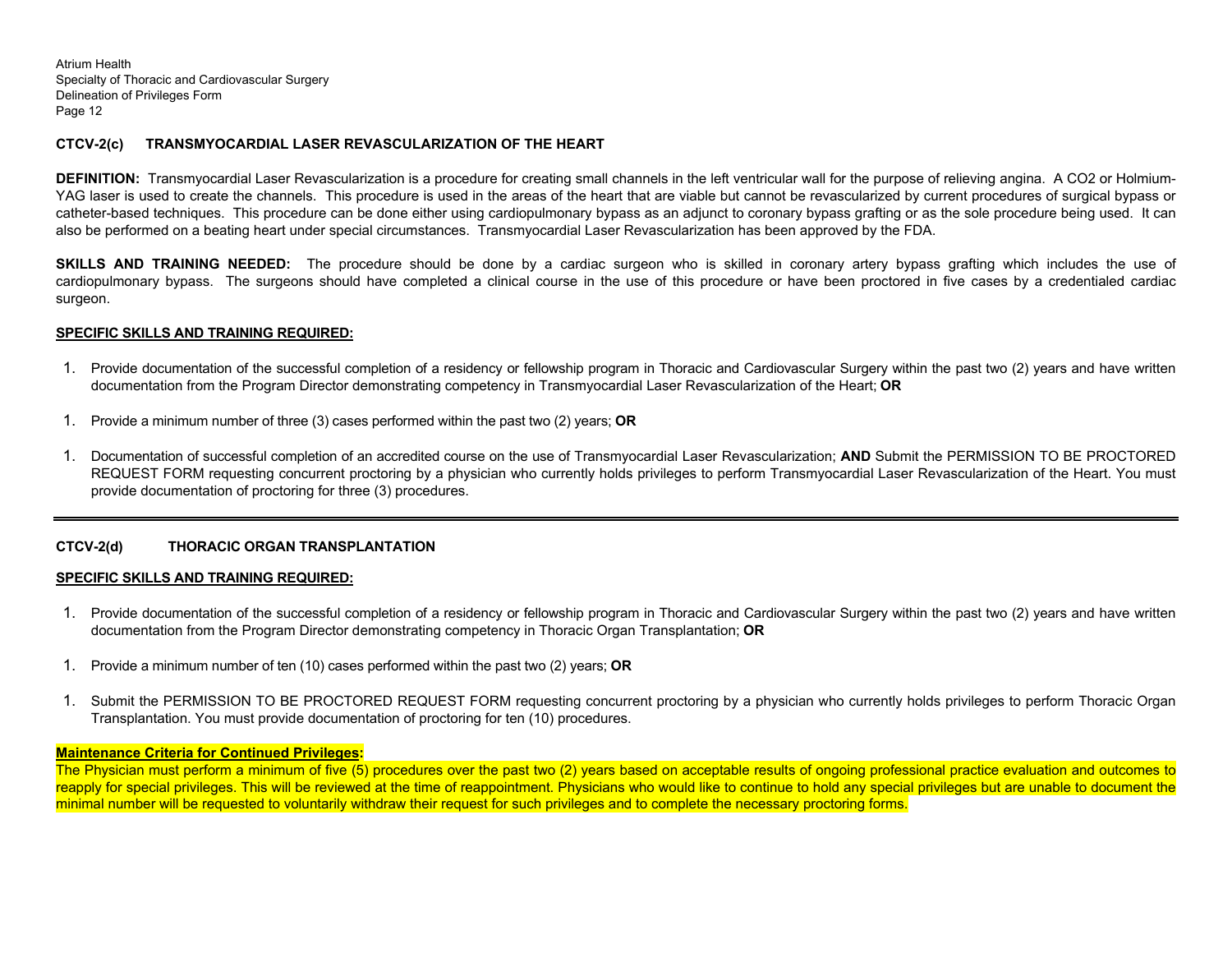## **CTCV-4 PERIPHERAL VASCULAR SURGERY**

Privileges to admit evaluate, diagnose, consult, and provide pre-operative, intra-operative and post-operative surgical care to patients of all ages to correct or treat diseases and disorders of the arterial, venous, and lymphatic circulatory systems, excluding those of the heart, thoracic aorta, and intracranial vessels.

## **SPECIFIC SKILLS AND TRAINING REQUIRED:**

- 1. Provide documentation of the successful completion of a residency or fellowship program in Thoracic and Cardiovascular Surgery within the past two (2) years and have written documentation from the Program Director demonstrating competency in Peripheral Vascular Surgery; **OR**
- 1. Provide a minimum number of ten (10) cases performed within the past two (2) years; **OR**
- 1. Submit the PERMISSION TO BE PROCTORED REQUEST FORM requesting concurrent proctoring by a physician who currently holds privileges to perform Peripheral Vascular Surgery. You must provide documentation of proctoring for ten (10) procedures.

#### **Maintenance Criteria for Continued Privileges:**

The Physician must perform a minimum of five (5) procedures over the past two (2) years based on acceptable results of ongoing professional practice evaluation and outcomes to reapply for special privileges. This will be reviewed at the time of reappointment. Physicians who would like to continue to hold any special privileges but are unable to document the minimal number will be requested to voluntarily withdraw their request for such privileges and to complete the necessary proctoring forms.

## **CTCV-5 DA VINCI ROBOTIC-ASSISTED SURGERY**

**DEFINITION:** The da Vinci surgical system itself is a large console, controlled by the surgeon, with interactive robotic arms, specialized surgical instrumentation, and a highperformance video system. The video system provides surgeons with a highly magnified, three-dimensional view of a patient's interior, while the surgical instrumentation allows for improved precision and manipulation in tight spaces.

#### **SPECIFIC SKILLS AND TRAINING REQUIRED:**

1. Provide verification from the Residency or Fellowship program director that the Applicant has been trained in da Vinci and has proficiently performed three (3) da Vinci cases within the past two (2) years.

## **OR**

- 1. Documentation of successful completion of a formal course on the da Vinci system offered through Intuitive Surgical; **AND**
- 2. Verification by the approved Robotics Proctoring Physician that the Applicant was successfully proctored for a minimum of three (3) robotic-assisted patient cases; **OR**
- 3. Documentation of proficiently performing three (3) da Vinci cases within the past two (2) years; **OR**
- 3. Submit the PERMISSION TO BE PROCTORED REQUEST FORM requesting concurrent proctoring by a physician who currently holds privileges to perform da Vinci Surgical Robot. You must provide documentation of proctoring for three (3) procedures.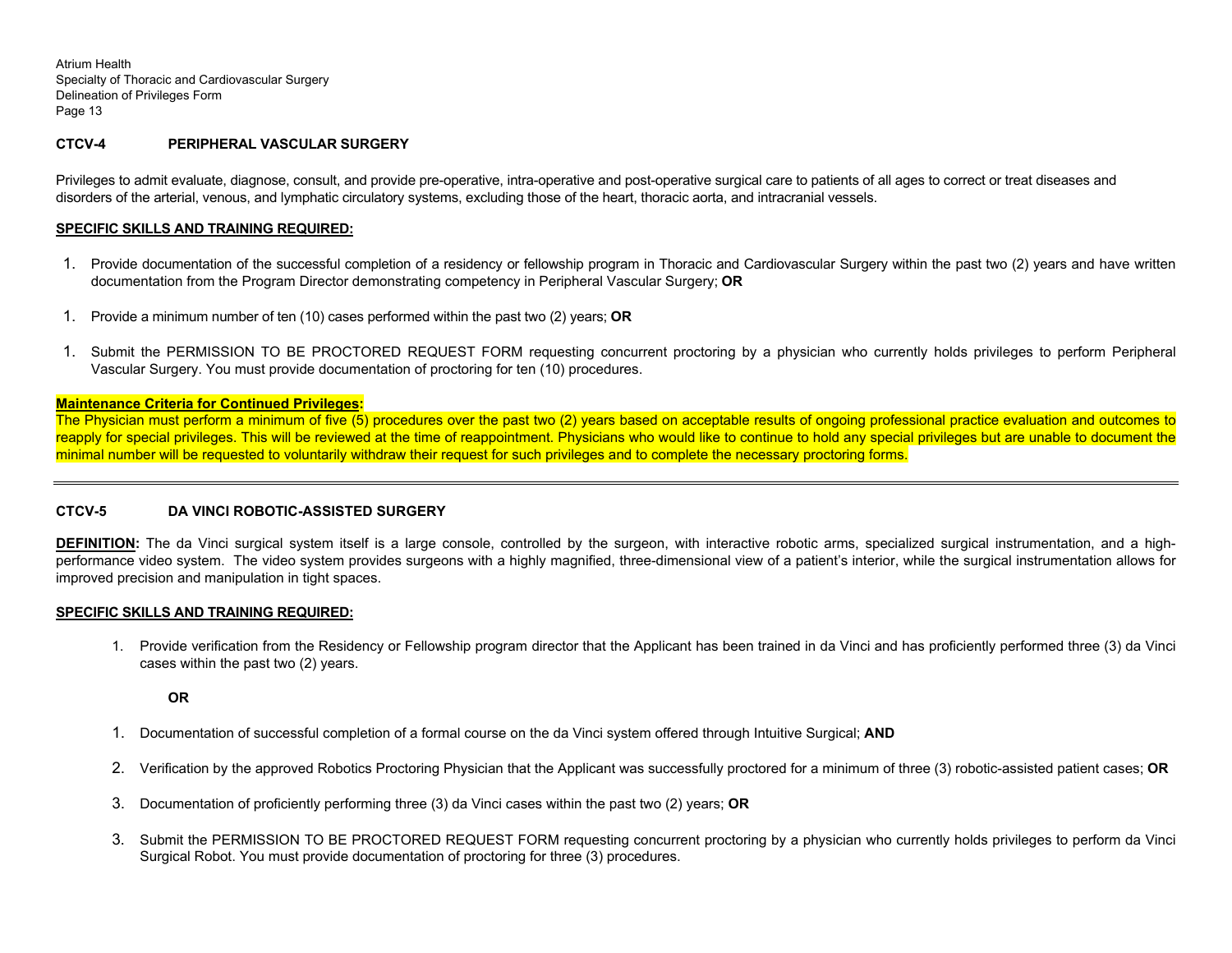# **Maintenance Criteria for Continued Privileges:**

The Physician must perform a minimum of two (2) procedures over the past two (2) years based on acceptable results of ongoing professional practice evaluation and outcomes to reapply for special privileges. This will be reviewed at the time of reappointment. Physicians who would like to continue to hold any special privileges but are unable to document the minimal number will be requested to voluntarily withdraw their request for such privileges and to complete the necessary proctoring forms.